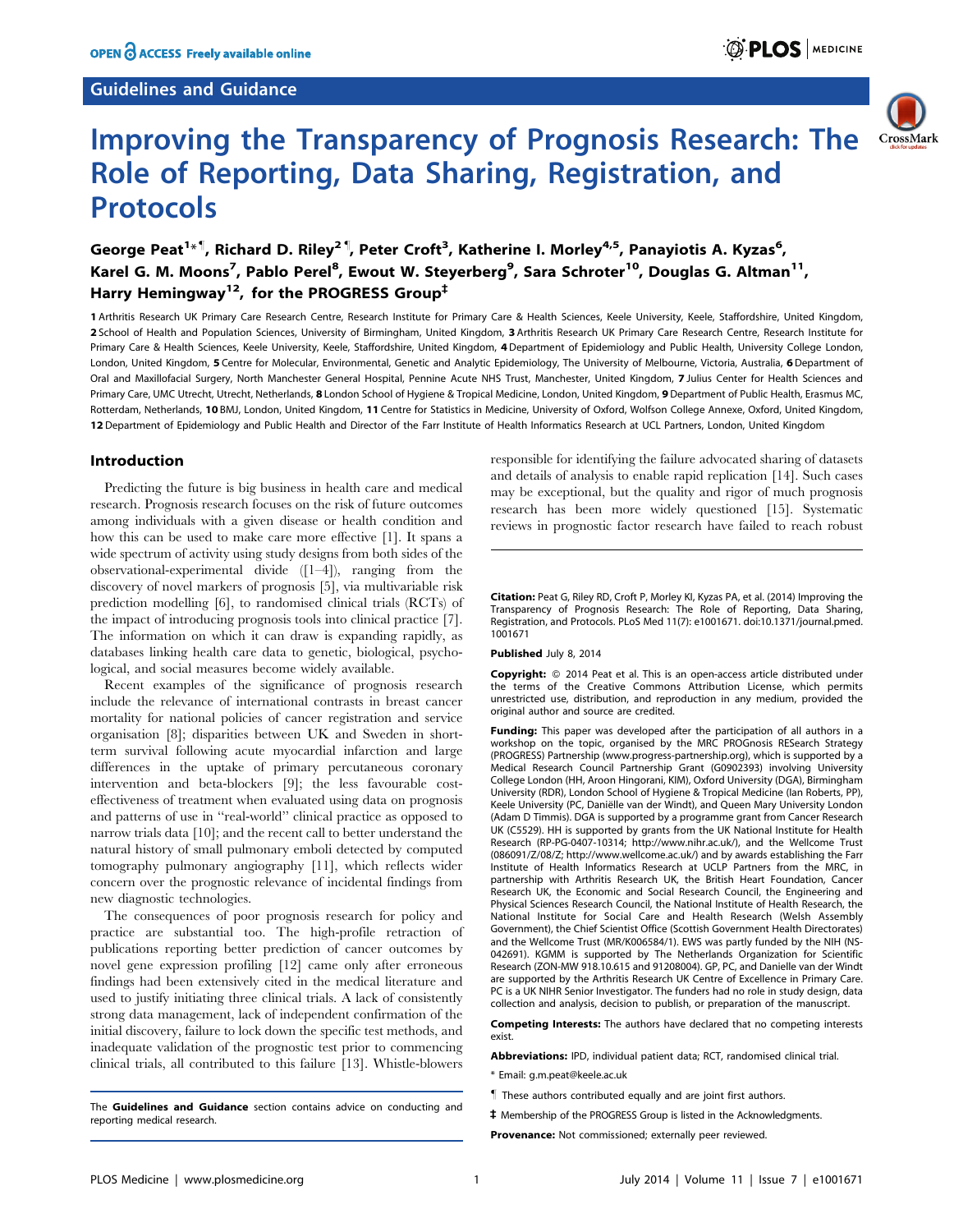# Summary Points

- Prognosis research is concerned with predicting outcomes to make health care more effective. It has a crucial role to play in clinical and policy decision-making.
- The quality of much prognosis research is poor, evidenced by incomplete reporting, poor data sharing, incomplete registrations, and absent study protocols.
- Initiatives to improve transparency in trials include reporting guidelines, data pooling, registers, and journal requirements for protocols. Prognosis research could be transformed by similar initiatives.
- Routine registration of all prognostic studies, linked to an accessible study protocol using agreed reporting guidelines, would improve transparency and promote data sharing.
- Concern about applying transparency methods to observational research could be resolved by flexibility to update date-stamped protocols during prognosis studies.

conclusions, citing publication bias, selective reporting of results, inadequate measurement of confounding, bias in study design, and small sample sizes within primary studies [16–18]. Holmes and colleagues [19], in their systematic review and meta-analysis of CYP2C19 genotype as a predictor of differential response to clopidogrel, found many ''treatment only'' studies ill-suited to evaluating differential treatment response, and evidence of publication bias in small studies. The conclusion of the review challenged US Food and Drug Administration recommendations for genotyping to be considered before prescribing clopidogrel.

Prognosis research using cohort studies is no different to RCTs in requiring rigorously peer-reviewed protocols on which to base funding and ethical approval. Yet the need for transparency measures in prognosis research, including registration and prepublished protocols, similar to those expected and encouraged for RCTs by funders and journal editors and bodies such as the World Health Organization, is not widely recognised or accepted, despite recent calls for reform of journal and funders' policies towards transparency in observational research [20,21].

Our ambition is to highlight why a concern for the transparency of prognosis research is an urgent and important priority for the public, patients, and medical and health care and research communities. We base this ambition on the unique perspective of prognosis research spanning observational studies and clinical trials, its rapidly expanding importance for clinical decisionmaking and health policy, and the demonstrable consequences of poor quality studies. In this paper we consider the arguments that have been made for and against measures to improve transparency, and emphasise practical measures to achieve better transparency for prognosis studies. Our appeal is principally to the research community, although we draw attention to the broader debate and changing policy environment. We consider the case for action on four issues: complete and accurate peerreviewed reporting of study findings, facilitation of data sharing, study registration, and publicly accessible study protocols. We make recommendations for improving the transparency of prognosis research.

#### Complete and Accurate Reporting

Transparent and complete study reporting is important because decision making in clinical practice and policy relies on bias-free

evidence, and study generalizability and usefulness for metaanalysis and decision modelling rely on completeness and detail [22].

Reporting deficiencies in published prognosis studies are common [23–25], with omission of rudimentary results and methods such as the number of patients and events, or the number of prognostic candidate factors examined. Simon [26] comments that prognosis literature ''is probably cluttered with 'false-positive' studies that would not have been submitted or published if the results had come out differently,'' although this view has been challenged [27]. Within-study selectivity is probably worse than for trials because reports focus on prognostic factors, endpoints, threshold levels, and subgroups that produce ''favourable'' results.

For observational studies and some types of prognosis studies, reporting guidelines exist, but are not widely used. Relevant for studies that investigate whether specific factors influence patient outcome (''prognostic factor studies'') are published guidelines for tumour marker research (REporting recommendations for tumor MARKer prognostic studies [REMARK] [28]), which cover all components of the study process from hypotheses to results and limitations. The importance of clear reporting for particular study designs is emphasized in reporting guidelines for studies designed to develop models that predict an individual's likelihood of a particular outcome (''prognostic model studies'') (TRIPOD: [http://blogs.bmj.com/bmj/2011/08/03/gary-collins-opening-up](http://blogs.bmj.com/bmj/2011/08/03/gary-collins-opening-up-multivariable-prediction-models/)[multivariable-prediction-models/\)](http://blogs.bmj.com/bmj/2011/08/03/gary-collins-opening-up-multivariable-prediction-models/) and for studies that use electronic health records (RECORD [29]).

### Data Sharing

Data sharing makes data collected for one purpose accessible to other investigators, including data curation activities such as documentation of meta-data (data about data), harmonisation procedures, and tools to support the accessibility of datasets. All these activities need to be conducted within a strong governance framework. Important examples include large scale biobank cohorts [30] and e-health record linkages [31].

Patient concern about regulation of use of their data for research co-exists with public interest in ensuring maximal benefits for the public from such data. However, realising this goal on a large scale requires navigation through consent and confidentiality; standards and frameworks for data formatting; planning and management of original data; funding and incentives for data archiving and intellectual property; and communication between custodians and secondary users of data [32]. The exact governance, consent, and access arrangements that are in place will determine the nature and extent of data sharing, and funders' policies in this area continue to evolve ([http://www.wellcome.ac.](http://www.wellcome.ac.uk/About-us/Policy/Spotlight-issues/Data-sharing/EAGDA/index.htm) [uk/About-us/Policy/Spotlight-issues/Data-sharing/EAGDA/index.](http://www.wellcome.ac.uk/About-us/Policy/Spotlight-issues/Data-sharing/EAGDA/index.htm) [htm](http://www.wellcome.ac.uk/About-us/Policy/Spotlight-issues/Data-sharing/EAGDA/index.htm)). Current options include the negotiation of secure, remote access to anonymised data (e.g., access to Swedish registry data by Chung et al. [9]), the release of copies of whole or selected parts of anonymised datasets subject to data sharing agreements (e.g., Osteoarthritis Initiative,<http://oai.epi-ucsf.org/datarelease/>), or the preference for researchers to come and analyse the data at the host centre (as per Danish National Birth Cohort ([http://www.](http://www.ssi.dk/English/RandD/Research%20areas/Epidemiology/DNBC/For%20researchers/Conditions%20for%20access%20to%20data.aspx) [ssi.dk/English/RandD/Research%20areas/Epidemiology/DNBC/](http://www.ssi.dk/English/RandD/Research%20areas/Epidemiology/DNBC/For%20researchers/Conditions%20for%20access%20to%20data.aspx) [For%20researchers/Conditions%20for%20access%20to%20data.](http://www.ssi.dk/English/RandD/Research%20areas/Epidemiology/DNBC/For%20researchers/Conditions%20for%20access%20to%20data.aspx) [aspx](http://www.ssi.dk/English/RandD/Research%20areas/Epidemiology/DNBC/For%20researchers/Conditions%20for%20access%20to%20data.aspx))).

Data sharing for prognosis research is uncommon and most meta-analyses do not use individual patient data (IPD). Several reports have considered pros and cons [32,33]; Altman and colleagues [34] conclude that obtaining IPD was ''long, expensive, and … laborious.'' However, IPD meta-analyses of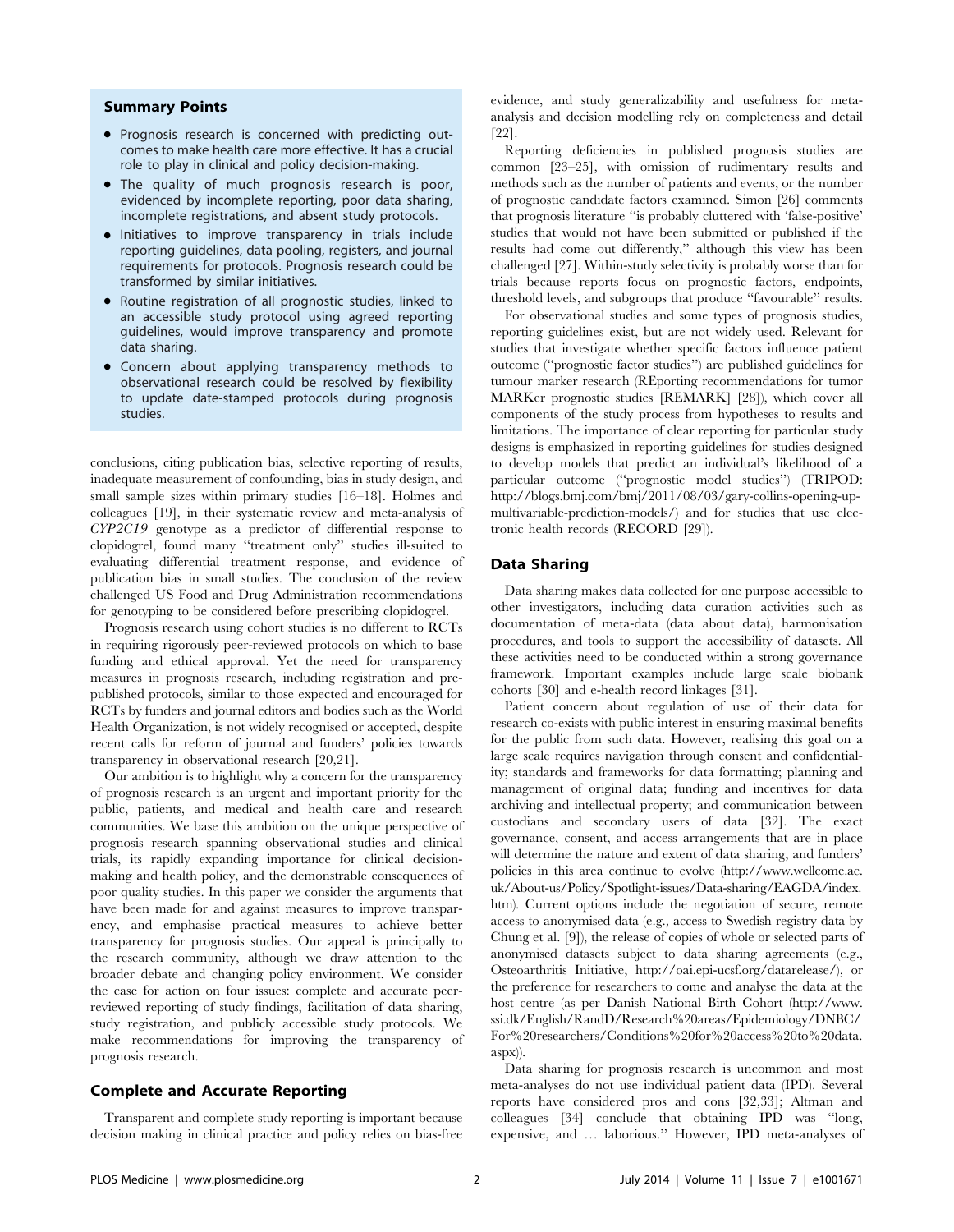prognosis studies are now emerging [35]; one recent review found 48 published IPD meta-analyses of prognostic factors [36]. In traumatic brain injury, researchers initiated IMPACT (International Mission for Prognosis and Analysis of Clinical Trials) and meta-analysed IPD from 11 studies including 9,205 patients [37].

Registration and data sharing in trials has enabled adequately powered IPD meta-analyses to examine predictors of differential treatment response and development of prognostic models using IPD from multiple trials or prognosis studies. Such initiatives show that data sharing and international collaboration is possible and productive in prognosis research, and should encourage others as the volume of information available for analysis on a large-scale from health care and genetic databases continues its rapid expansion.

Funders of prognosis research should require data sharing with appropriate governance. This requirement is increasingly occurring as applicants are routinely asked to specify how new data is to be shared and made accessible (e.g., [www.mrc.ac.uk/](www.mrc.ac.uk/Fundingopportunities/Grants/Researchgrant/index.html) [Fundingopportunities/Grants/Researchgrant/index.html\)](www.mrc.ac.uk/Fundingopportunities/Grants/Researchgrant/index.html).

Vandenbroucke [27] has raised concerns about the doubleedged nature of data sharing (''re-analysis is a superb tactic to delay regulation'' of treatments or exposures found to be harmful, for example). Against this concern is trials literature that long ago demonstrated that timely meta-analysis would have produced earlier results [38] and IPD would logically extend that capacity. Integrated data from prognosis studies, facilitated by standardisation of methods and measures, could deliver timely, practical results to support clinical decisions. One-off prognosis studies will rarely drive clinical practice.

## Study Registration

Study registers hold an internationally agreed minimum amount of information about research studies in a publicly available database. Trials registration was proposed to meet ethical obligations and reduce bias through better design, encouragement to publish, and full outcome reporting [39]. Several registries meet the International Committee of Medical Journal Editors (ICMJE) requirements, and advance registration is a condition for trial publication in many but not most leading journals [40,41]. However some claimed benefits have been challenged [42].

Two decades ago, Dickersin proposed that ''registration of clinical trials, and perhaps other types of studies, is …(where) …scientific community should move'' [43]. Observational studies now constitute a small but increasing minority of registered studies on ClinicalTrials.gov (15% in 2006 to 21% in 2012); fewer than 1% are indexed using the terms ''prognosis'' or ''prognostic.'' Recent papers have considered the general case for registration of observational studies [44]. Others have questioned uncritical application of arguments and policies derived from clinical trials to observational studies [45].

# Reducing Publication and Reporting Bias

Bias due to non-publication and within-study selective reporting exists in prognosis research. Kyzas and colleagues [23] found fewer than 2% of 1,915 articles on cancer prognostic factors contained no positive findings at all. Registration aligns with the need, recognised by proponents and opponents of registration alike, to abandon the culture of uncontrolled questing in datasets and reliance on significance testing to find ''positive'' study results. Given evidence about selective non-publication and reporting of prognosis studies, and unnecessary duplication of effort, study registration should help address these issues.

Some critics suggest many unpublished studies may simply be ''fatally flawed… [or] of little consequence'' [46], with registration simply uncovering more small, single-centre studies. They highlight the unpredictable effects of including unpublished trials in meta-analyses. The counterargument is that advance registration permits evaluation of these effects, even though it may not in itself prevent bias.

# Evaluation Versus Discovery, and the ''Universe of All Ideas''

Vandenbroucke [47] has distinguished ''evaluation'' from ''discovery.'' Evaluation provides a single chance, optimally in a randomised trial, to test an intervention that might affect many lives, and needs to be highly regulated. Discovery pursues novel analyses as ideas develop during a particular study, which excessive regulation would hamper.

Prognosis research, however, blurs this distinction—assessment of outcomes is related to a wide universe of potential prognostic factors, and needs a simple framework for describing research planned and in progress. The need to account for all possible analyses is underlined by the rapid expansion of studies using large e-health databases from clinical practice.

Having a comprehensive register of ideas allows assessment of the universe of studies from which published results appear. Lash [42] and others argue that registration of whole databases, rather than individual studies, is the preferable route. But Thomas and Peterson [48] instead concluded that the potential gains from registering analysis plans (guarding against data dredging, reducing duplication) outweigh concerns (analyses dismissed if not pre-specified). They argue that analysis plans can be flexible enough to incorporate subsequent findings, and be revisited if there is a compelling reason.

# Evidence for the Benefits of Registration in Randomised Clinical Trials

Evidence about the effects of trial registration is limited. Reporting per guidelines is more complete for registered RCTs, but fewer than half are adequately registered. Registration does not prevent selective reporting altogether, but does help its identification. Van Enst and colleagues [49] found that, out of 210 Cochrane reviews of trials, only 80 had searched registries and 28 used them to identify additional trials.

This finding suggests trial registration is evolving and incomplete rather than misguided, and contradicts concerns that researchers might register every idea imaginable to claim territory and deter competition [45].

### Costs of Registration to Researchers

Costs and time needed to register are potential disadvantages for less well-resourced researchers, hindering rapid production of evidence or other ''quirky, brilliant work that is not enterprisedriven'' [45]. However fees are either non-existent (e.g., Clinical-Trials.gov) or reasonable (UK£210 plus VAT for International Standard Randomised Controlled Trial Number [ISRCTN]), and the level of detail needed to meet the main purpose of informing the scientific community of a study's existence does not impose a great burden on researchers.

# Content of Registration

Williams and colleagues [44] highlight how observational studies, including prognosis studies, can be added to an existing trial register (ClinicalTrials.gov), although it is acknowledged that these registries are likely to provide a better fit for new studies with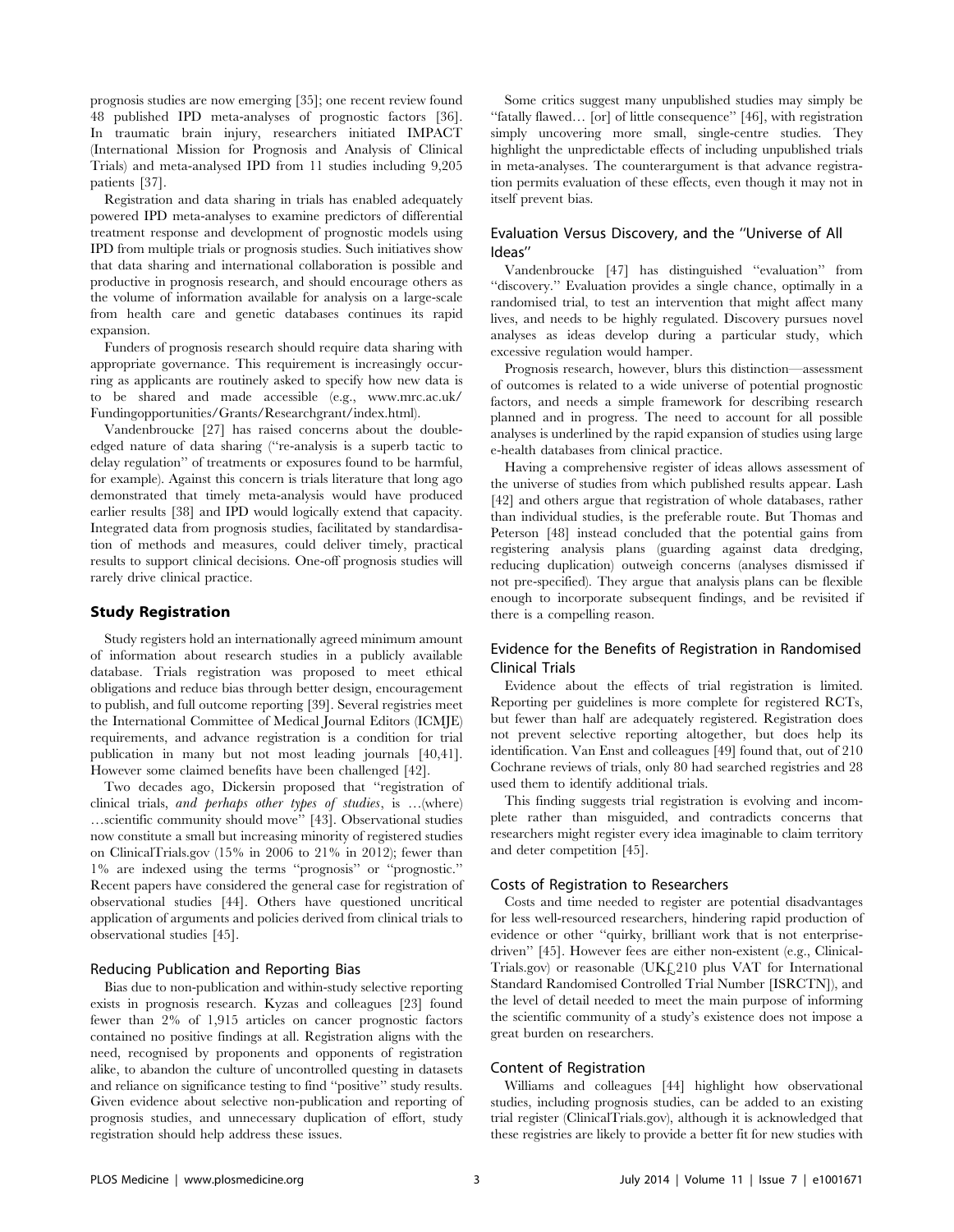prospective data collection [44] and that they are more cumbersome and challenging for prognosis studies based on reanalysis of existing datasets. Nevertheless, whole databases and patient registries can also be included [50], together with their primary outcome measurements and links to further information of particular importance for prognosis research, e.g., baseline variables. Table 1 outlines elements of a prognosis study or dataset that may be important to consider for registration, protocols, reporting, and data sharing. The WHO 20-item Trial Data Set is largely contained in these.

How far to require pre-specification of all analyses of prognosis data? One advantage of a register (as compared with journal publication of a protocol) is that it can be updated to incorporate new information or planned objectives, and the date of updating archived. New registers designed for prognosis research, starting with studies planning prospective data collection, may eventually provide the best approach, although the merits of cross-disease, cross-research-question registries need to be considered.

## Timing of Registration

Given that registers should provide a view of current prognosis research activity, registration should occur early—prior to data acquisition for planned cohort studies, and prior to sampling or analysis for prognosis studies of pre-existing cohorts or datasets. Figure 1 illustrates optimal points. Sørenson and Rothman [45] point out that this timing does not preclude bias in the selection of pre-specified analyses. However, it does allow the pool of intended analyses from which publications are drawn, and the selectivity of the pre-specified questions, to be examined.

# Publicly Accessible Study Protocol

#### The Case for Protocols

Protocols describe the rationale, objectives, design, methodology, statistical considerations, and organisation of a study and they present a research plan made before the conduct of the study. Compared to study registers, protocols contain more detail, particularly about study design and analysis plans. There is a strong link between what appears in a protocol and what is reported in research publications, which may mirror reporting guidelines (e.g., REMARK [28]) or guidelines for data collection and curation (e.g., MIAME [51] for gene expression studies).

Most reports from prognosis studies do not refer to a protocol. Prognosis studies are often piecemeal and opportunistic with no peer reviewed funding or protocols. Most do not explicitly build on previous findings, are often too small to answer the research question, and typically do not provide sample size calculations [24,25]. Yet funders, ethical committees, and dataset curators require rigorous peer-reviewed protocols before approving prognosis studies. In this way they ensure that researchers make their work amenable to comment and have to critically consider key elements in design prior to data acquisition or analysis, and this helps drive originality and quality in prognosis research. The expectation therefore is that all prognosis studies should have a

Table 1. Elements to consider including in registration, protocols, reporting, and data sharing<sup>a</sup>.

| <b>Stage</b>               | <b>Elements</b>                                                                                                                                                                                                                                                                                                                                                                                                                                                                                                                                                                                                                                                           |  |  |  |  |
|----------------------------|---------------------------------------------------------------------------------------------------------------------------------------------------------------------------------------------------------------------------------------------------------------------------------------------------------------------------------------------------------------------------------------------------------------------------------------------------------------------------------------------------------------------------------------------------------------------------------------------------------------------------------------------------------------------------|--|--|--|--|
| Governance                 | Title <sup>b</sup> ; version <sup>b</sup> ; date <sup>b</sup> ; principal investigator(s) <sup>b</sup> ; contacts <sup>b</sup> ; sponsors <sup>b</sup> ; institutional review board/ethics committee approval <sup>b</sup> ; funding source <sup>b</sup>                                                                                                                                                                                                                                                                                                                                                                                                                  |  |  |  |  |
| Rationale                  | Translational gap or other scientific uncertainty being addressed                                                                                                                                                                                                                                                                                                                                                                                                                                                                                                                                                                                                         |  |  |  |  |
| Objective(s)               | Type of prognosis research, e.g., according to PROGRESS framework [1]:<br>(i) the course of health related conditions in the context of the nature and quality of current care (fundamental prognosis research);<br>(ii) specific factors (such as biomarkers) that are associated with prognosis (prognostic factor research);<br>(iii) the development, validation, and impact of statistical models that predict individual risk of a future outcome (prognostic model research);<br>(iv) the use of prognostic information to help tailor treatment decisions to an individual or group of individuals with similar characteristics<br>(stratified medicine research) |  |  |  |  |
| Study design               | Design type (e.g., randomised trial, prospective cohort, utilisation of existing database, systematic review)<br>Target population, eligibility criteria <sup>b</sup> , startpoint, clinical setting <sup>b</sup><br>Disease/health condition phenotyping <sup>b</sup> ;<br>Treatments used:<br>Factors of interest (e.g., definitions, timing, and methods of measurement);<br>Sample size (e.g., rationale, expected number of events) <sup>b</sup> ;<br>Primary and secondary endpoints (e.g., definitions, timing, and methods of measurement) <sup>b</sup> .<br>Cross reference to study registration, protocol, report(s), data sharing policy                      |  |  |  |  |
| <b>Statistical methods</b> | Statistical analysis techniques (e.g., logistic, survival regression)<br>Strategy for including multiple variables (e.g., model selection choice);<br>Dealing with missing data (e.g., complete case analysis versus multiple imputation);<br>Handling of continuous variables (e.g., variable transformation, modelling non-linear trends, choice of threshold level if any);<br>Choice of subgroup analyses;<br>Measures to assess model performance (e.g., internal validation; external validation criterion)                                                                                                                                                         |  |  |  |  |
| <b>Results</b>             | Document how results will be presented, including:<br>Descriptive results (e.g., number of patients and events);<br>Kaplan-Meier curves;<br>Univariable and multivariable results for each factor and outcome;<br>Effect estimates (e.g., odds ratios, hazard ratios) and confidence intervals;<br>Prognostic model parameter estimates<br>Summary statistics and graphs for model performance (e.g., calibration and discrimination);<br>Estimate (with confidence interval) of interaction between factor and treatment effect                                                                                                                                          |  |  |  |  |

doi:10.1371/journal.pmed.1001671.t001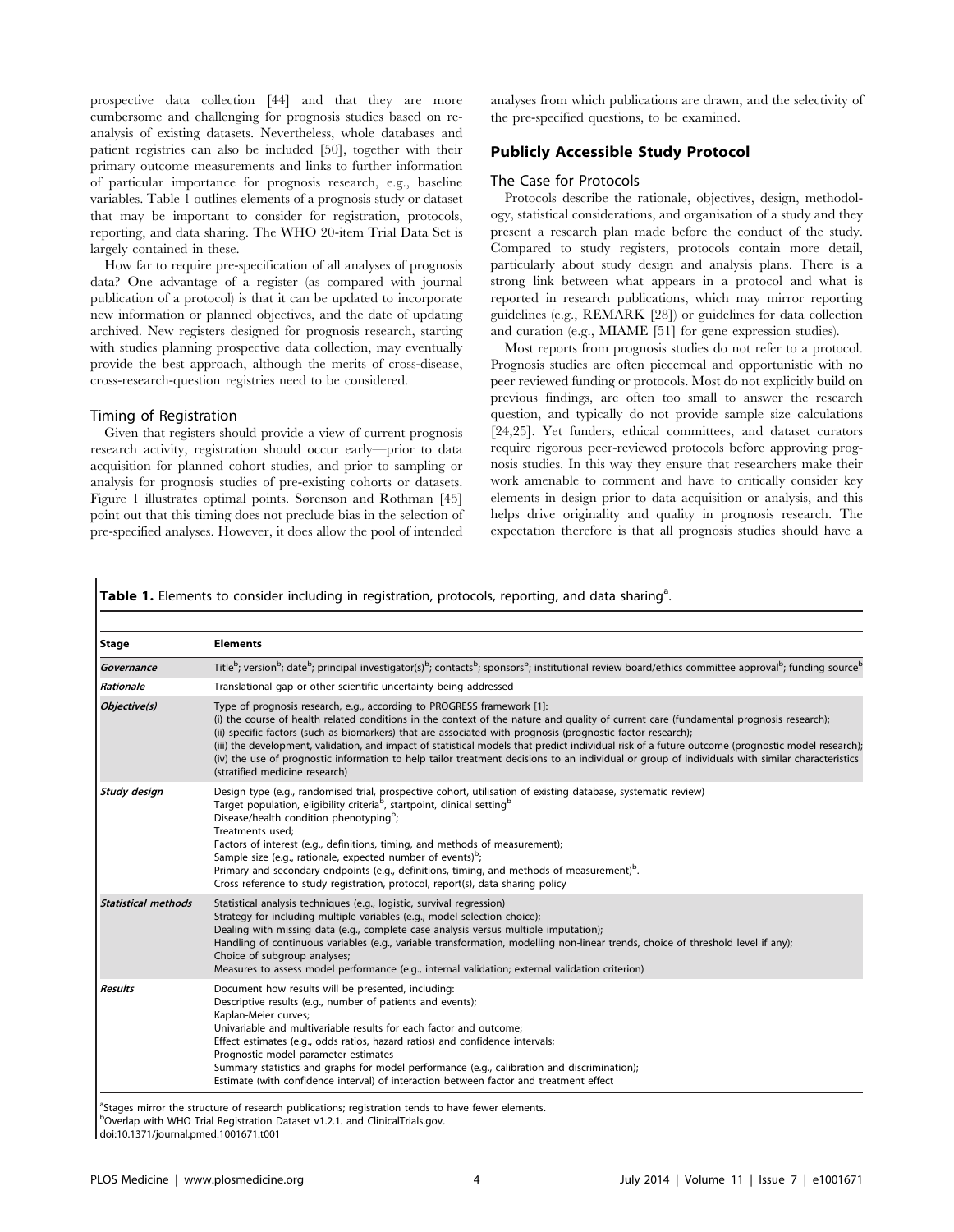

Figure 1. Illustration of the timing of prognosis study registration, protocol publication, data sharing, and reporting. doi:10.1371/journal.pmed.1001671.g001

protocol, written before data acquisition in new cohorts and before sampling and analysis of established datasets, timings that align with our recommendations for registration. Electronic records of study protocols, including date stamping, will enable documentation of the conception of a planned analysis (e.g., pre-, ad-, or post-hoc).

However, a prognosis research protocol cannot be a rigid blueprint; it is neither possible nor desirable to pre-specify all analyses. A protocol may state that the goal is exploration, or that modification or additional analyses may be needed in the light of new findings. Even highly exploratory or data-driven analyses to discover new prognostic factors can have a protocol, albeit in broad terms. A possible exception would be analyses of alreadycollected data aimed at immediate replication of important or controversial discoveries where ideally the protocol from the work that is being replicated would be available. Exploration of preexisting and readily available data is an accepted, valuable part of epidemiologic research practice. This activity can, in our view, coexist with a move towards greater transparency for all prognosis studies; if a study is exploratory this can be stated.

#### Benefits of an Accessible Protocol

Evidence is accruing for the benefits of making a pre-specified protocol publicly available. It allows scientific peers in principle to replicate the study; easier identification of, and access to, full study details; and more opportunities for collaboration including systematic reviews and IPD meta-analyses. The existence of a publicly available protocol enhances the credibility of the research, permits authors to cross-reference detail to the protocol, and provides a basis for defending ''negative'' or statistically nonsignificant results to editors and reviewers. Experience with trials is that an accessible protocol, together with registration, facilitates systematic evaluation of selective non-publication and reporting [39]. An accessible protocol can be compared against final reports to identify potential reporting bias, and allows the researcher to defend choice of outcomes.

#### Making Prognosis Research Study Protocols Accessible

Stand-alone publication of protocols in journals is one option and creative new models of publishing, including in-principle acceptance of papers arising from pre-registered and reviewed protocols [52], may provide further encouragement to researchers. However, the number of study protocols available by this route is currently limited, as is the scope for updating protocols.

The other option is that protocols (whether or not they are journal publications) are made accessible by linkage to registration (e.g., using the ''Detailed Description'' field of ClinicalTrials.gov or as an attachment under ''More Information''). Dated protocol changes and their rationale can then be documented (e.g., via the ''History of Changes'' link in ClinicalTrials.gov). Date-stamped copies of protocols can also be uploaded onto researchers' host institution study website or research funders' websites, and linked to registration.

Pre-specification by this route can thus embrace approaches that emerge during analysis—this applies to both observational studies and RCTs [48]. Reasons for protocol changes can be specified initially and at updating, indicating whether additional analyses were data-driven or not. Reporting these, in the context of the original protocol, helps better understand and assess the results. The REMARK reporting profile encourages broad analysis strategies to be pre-specified at registration, but recognises other data-driven analyses may emerge [28]. As a minimum, journal editors could require protocol availability at the time of the publication of research results. Ideally, however, accessibility should align with registration (Figure 1). Regardless of whether and where the protocol is made publicly available or accessible, it should be ''date stamped'' for future reference.

# Conclusions and Recommendations

We have argued that the quality of prognosis research could be substantially improved by the adoption and promotion of straightforward methods to improve transparency. The range of ethical and scientific benefits that should accrue from the adoption of transparency measures outlined in this report extends beyond just those considered here and Table 2 provides a summary. Our recommendations (summarised in Table 3) are designed to encourage prognosis researchers to realise these benefits.

Complete and accurate reporting of all components of a prognosis study could be achieved by application of existing but underused published reporting guidelines (recommendation 1). We propose that extended versions of the existing REMARK guidelines for tumour marker studies should be developed for application to all prognosis research.

Data sharing for prognosis research is still uncommon, but there are good examples of the benefits of accessible and combined datasets, notably for IPD meta-analyses. We recommend that data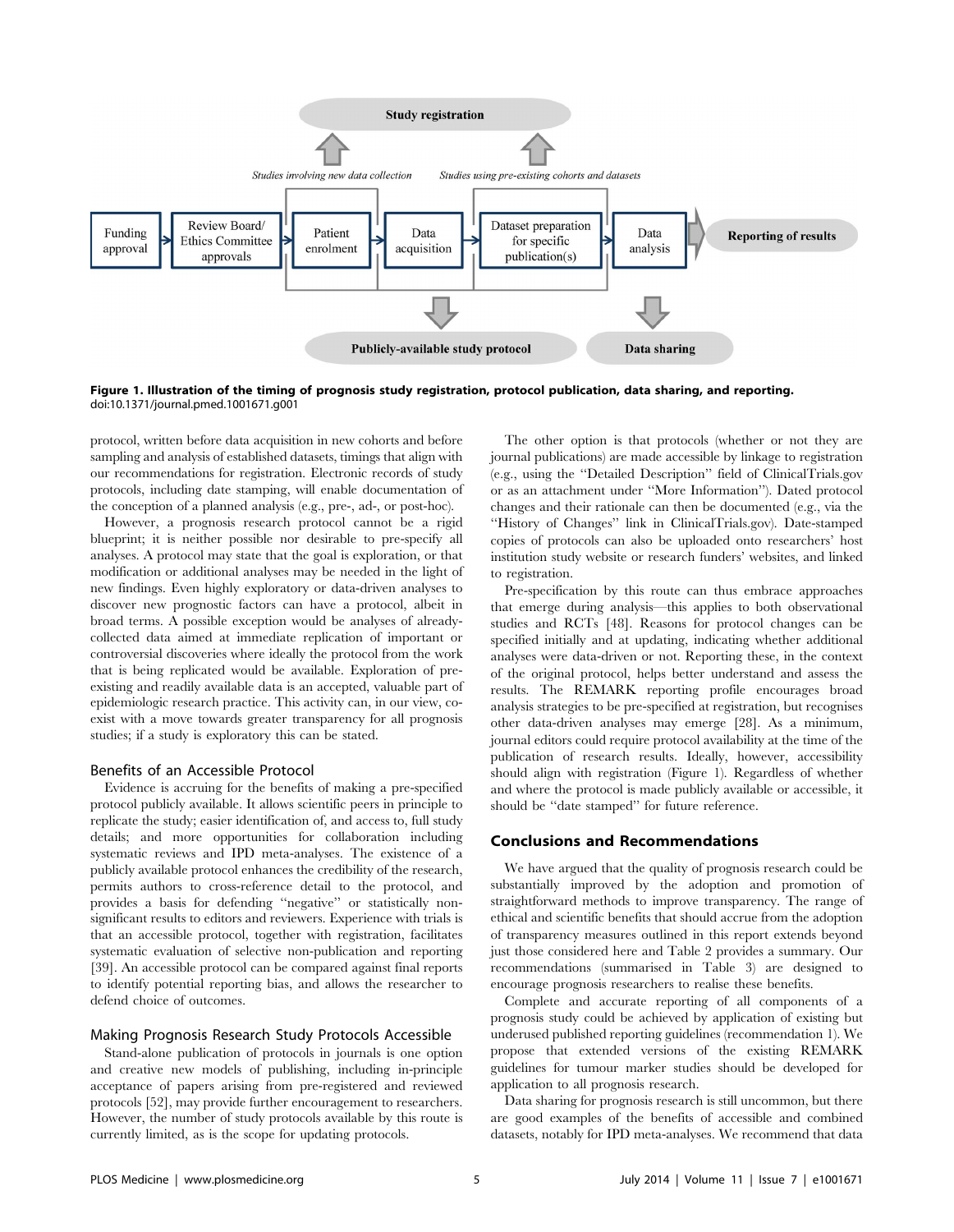Table 2. Potential benefits of study registration, protocol publication, better study reporting, and data sharing of prognosis research studies.

| Potential Benefit                                                                                                                                                                                                                  | Registration | Protocols | Reporting    | <b>Sharing</b> |
|------------------------------------------------------------------------------------------------------------------------------------------------------------------------------------------------------------------------------------|--------------|-----------|--------------|----------------|
| <b>Ethical</b>                                                                                                                                                                                                                     |              |           |              |                |
| Respect the investigator-participant covenant to generate new,<br>publicly accessible biomedical knowledge of potential value to<br>future patients                                                                                | X            | X         | X            | X              |
| Facilitate monitoring and accountability in relation to global<br>standards for ethical research, including informed consent                                                                                                       | $\mathsf{X}$ | X         | X            |                |
| Cost-effective use of public money                                                                                                                                                                                                 | X            | X         | X            | X              |
| Scientific                                                                                                                                                                                                                         |              |           |              |                |
| Improve the quality and reliability of evidence from prognosis<br>research, (and thereby enhance impact on health and health care)                                                                                                 | X            | X         | X            | X              |
| Help accelerate knowledge creation through easier identification<br>of and access to full study details, including data, in order to<br>increase opportunities for collaboration including systematic<br>reviews and meta-analysis | $\mathsf{X}$ | X         | $\mathsf{X}$ | X              |
| Answer research questions only possible through collaboration                                                                                                                                                                      |              |           |              | X              |
| Reduce unnecessary duplication of invested research resources<br>through awareness of existing studies                                                                                                                             | $\mathsf{x}$ | X         |              |                |
| <b>Establish intellectual property</b>                                                                                                                                                                                             |              | X         |              |                |
| Provide a denominator against which publication bias can be<br>assessed                                                                                                                                                            | $\mathsf{X}$ | X         |              |                |
| Provide means for identification and prevention of biased<br>under-reporting or over-reporting of research                                                                                                                         |              | X         | X            |                |
| Involve patients in studies, including enrolment                                                                                                                                                                                   | $\mathsf{X}$ | X         |              |                |
| Peer review of protocols to improve study quality and refine<br>methods                                                                                                                                                            |              | X         |              |                |
| Methodological issues sufficiently detailed to, in principle, allow<br>study replication (details not always allowable in published reports)                                                                                       |              | X         |              |                |

doi:10.1371/journal.pmed.1001671.t002

# Table 3. Recommendations.

| Number | Recommendation                                                                                             |
|--------|------------------------------------------------------------------------------------------------------------|
| 11     | Full study reporting through use of guidelines                                                             |
|        | • Extended versions of REMARK guidelines to be developed for prognosis research                            |
| 12     | Facilitate and expect data sharing                                                                         |
|        | • Promote standardised case definitions and outcome measures                                               |
|        | • Create culture where data sharing is a positive achievement                                              |
| 13     | Routine registration of all prognosis studies using existing registers                                     |
|        | • Establish minimal dataset (startpoint; list of candidate factors)                                        |
|        | • Broad analysis plan included, allowing for updates                                                       |
|        | • Register before data acquisition in new cohorts and before sampling and analysis in established datasets |
| 14     | Protocols for all prognosis studies made public                                                            |
|        | • Encourage early public accessibility through linkage to registration record or journal publication       |
|        | • Original protocol and amendments should be available when results submitted for publication              |
|        | • Align standard elements of protocol with guidelines for publication and core registration dataset        |
|        | • Date stamp electronic protocols—update with revision                                                     |
| 15     | Promote systematic development and evaluation of methods and value of transparency                         |
|        | • Objective basis for change and improvement                                                               |
|        | • Systematic evaluation of adoption of transparency measures and their impact                              |

doi:10.1371/journal.pmed.1001671.t003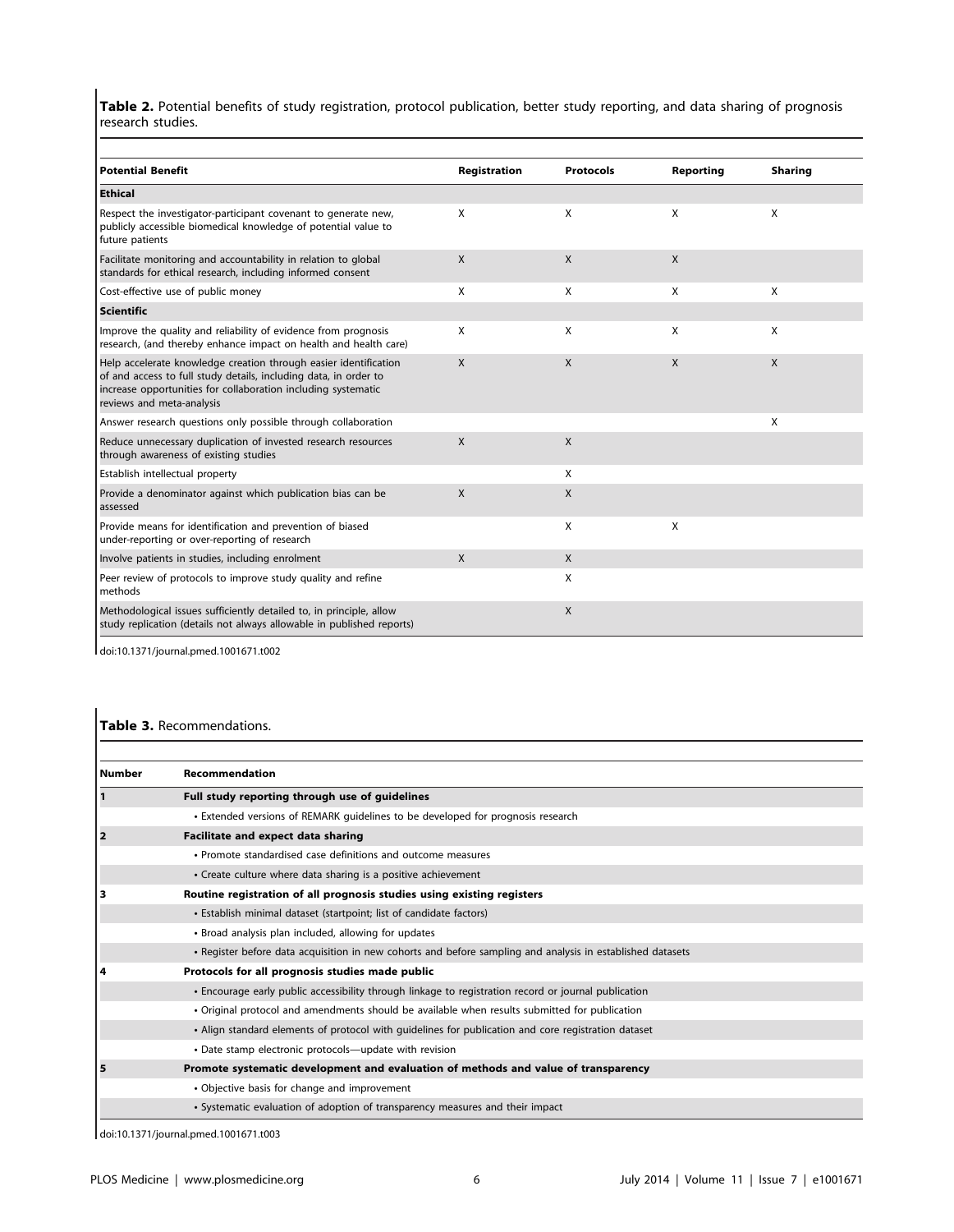sharing should be the normal expectation in prognosis research, and that standardisation of measures in prognosis studies should be promoted (recommendation 2).

Registration of RCTs has required changes not only in editorial policy, legislation, and regulation, but also in research culture, and further improvements are still needed [53] We consider the lack of an ideal registration culture in trials is not an argument against registration of prognosis studies. Registration is a simple low-cost initiative that we recommend for all prognosis research studies (recommendation 3). An agreed minimal dataset should be developed for this purpose.

Study protocols extend the detail available in registers. It seems reasonable to encourage protocols for all prognosis research (recommendation 4) since research funders and many large cohorts require them de facto. We also recommend early accessibility and public availability of prognosis research protocols. Journal publication is an important method of making protocols readily available, and there should be a minimum requirement for a protocol to be accessible at the time of publication of the results of the study. However linking accessible time-stamped protocols to study registration would achieve accessibility for all registered studies and allow data analysis proposals to be updated during the evolution of a study whilst retaining the original protocol.

Finally transparency itself requires systematic approaches to developing methods to achieve improvement (for example, evidence-based consensus on core content of registration record for prognosis studies). We conclude also that there must be critical and systematic evaluation of the success of these methods in achieving the aims of transparency, namely better quality

#### References

- 1. Hemingway H, Croft P, Perel P, Hayden JA, Abrams K, et al. (2013) Prognosis research strategy (PROGRESS) 1: a framework for researching clinical outcomes. BMJ 346: e5595.
- 2. Riley RD, Hayden JA, Steyerberg EW, Moons KG, Abrams K, et al. (2013) Prognosis research strategy (PROGRESS) 2: prognostic factor research. PLoS Med 10: e1001380.
- 3. Steyerberg EW, Moons KG, van der Windt DA, Hayden JA, Perel P, et al. (2013) Prognosis research strategy (PROGRESS) 3: prognostic model research. PLoS Med 10: e1001381.
- 4. Hingorani AD, Windt DA, Riley RD, Abrams K, Moons KG, et al. (2013) Prognosis research strategy (PROGRESS) 4: stratified medicine research. BMJ 346: e5793.
- 5. Rossi D, Rasi S, Spina V, Bruscaggin A, Monti S, et al. (2013) Integrated mutational and cytogenetic analysis identifies new prognostic subgroups in chronic lymphocytic leukemia. Blood 121: 1403–1412.
- 6. Roozenbeek B, Lingsma HF, Lecky FE, Lu J, Weir J, et al. (2012) Prediction of outcome after moderate and severe traumatic brain injury: External validation of the international mission on prognosis and analysis of clinical trials (IMPACT) and corticoid randomisation after significant head injury (CRASH) prognostic models. Crit Care Med 40: 1609–1617.
- 7. Hill JC, Whitehurst DG, Lewis M, Bryan S, Dunn KM, et al. (2011) Comparison of stratified primary care management for low back pain with current best practice (STarT back): a randomised controlled trial. Lancet 378: 1560–1571.
- 8. Autier P, Boniol M, La Vecchia C, Vatten L, Gavin A, et al. (2010) Disparities in breast cancer mortality trends between 30 european countries: retrospective trend analysis of WHO mortality database. BMJ 341: c3620.
- 9. Chung SC, Gedeborg R, Nicholas O, James S, Jeppsson A, et al. (2014) Acute myocardial infarction: A comparison of short-term survival in national outcome registries in Sweden and the UK. Lancet 383(9925).
- 10. van Staa TP, Leufkens HG, Zhang B, Smeeth L (2009) A comparison of cost effectiveness using data from randomized trials or actual clinical practice: selective cox-2 inhibitors as an example. PLoS Med 6: e1000194.
- 11. Wiener RS, Schwartz LM, Woloshin S (2011) Time trends in pulmonary embolism in the United States: evidence of overdiagnosis. Arch Intern Med 171: 831–837.
- 12. Potti A, Mukherjee S, Petersen R, Dressman HK, Bild A, et al. (2011) Retraction: a genomic strategy to refine prognosis in early-stage non-small-cell lung cancer. N Engl J Med 2006; 355:570–80. N Engl J Med 364: 1176.
- 13. Institute of Medicine (IOM) (2012) Evolution of translational omics: lessons learned and the path forward. Available: [http://www.iom.edu/Reports/2012/](http://www.iom.edu/Reports/2012/Evolution-of-Translational-Omics.aspx) [Evolution-of-Translational-Omics.aspx](http://www.iom.edu/Reports/2012/Evolution-of-Translational-Omics.aspx). Accessed 15 April 2014.

prognosis research, more efficient use of available data, and a research culture that can keep pace with rapidly expanding clinical and health care data in an era of greater patient involvement and public accountability (recommendation 5).

# Acknowledgments

We thank John Scadding, Emeritus Dean at the Royal Society of Medicine for his support of the PROGRESS Group, contributions to discussions, and helpful comments on drafts of the manuscripts. We thank Virginia Barbour and Trish Groves for contributing to the three workshops leading to this manuscript.

Members of the PROGRESS Group: Keith Abrams (UK), Doug Altman (UK), Andrew Briggs (UK), Nils Brünner (Denmark), Peter Croft (UK), Jill Hayden (Canada), Aroon Hingorani (UK), Harry Hemingway (UK), Panayiotis Kyzas (UK), Nu´ria Malats (Spain), Karel Moons (Netherlands), George Peat (UK), Pablo Perel (UK), Richard Riley (UK), Ian Roberts (UK), Willi Sauerbrei (Germany), Sara Schroter (UK), Ewout Steyerberg (Netherlands), Adam Timmis (UK), Daniëlle van der Windt  $(IJK)$ .

### Author Contributions

Conceived and designed the experiments: GP RDR PC KIM PAK KGMM PP EWS SS DGA HH. Performed the experiments: GP RDR PC KIM PAK KGMM PP EWS SS DGA HH. Wrote the first draft of the manuscript: GP RDR PC KIM KGMM SS. Contributed to the writing of the manuscript: GP RDR PC KIM PAK KGMM PP EWS SS DGA HH. [ICMJE](http://www.icmje.org/) criteria for authorship read and met: GP RDR PC KIM PAK KGMM PP EWS SS DGA HH. Agree with manuscript results and conclusions: GP RDR PC KIM PAK KGMM PP EWS SS DGA HH.

- 14. Gewin V (2012) Research: uncovering misconduct. Nature 485: 137–139.
- 15. Hemingway H, Riley RD, Altman DG (2009) Ten steps towards improving prognosis research. BMJ 339: b4184.
- 16. Malats N, Bustos A, Nascimento CM, Fernandez F, Rivas M, et al. (2005) P53 as a prognostic marker for bladder cancer: a meta-analysis and review. Lancet Oncol 6: 678–686.
- 17. Kyzas PA, Denaxa-Kyza D, Ioannidis JP (2007) Almost all articles on cancer prognostic markers report statistically significant results. Eur J Cancer 43: 2559–2579.
- 18. Mallett S, Royston P, Dutton S, Waters R, Altman DG (2010) Reporting methods in studies developing prognostic models in cancer: A review. BMC Med 8: 20-7015-8-20.
- 19. Holmes MV, Perel P, Shah T, Hingorani AD, Casas JP (2011) CYP2C19 genotype, clopidogrel metabolism, platelet function, and cardiovascular events: a systematic review and meta-analysis. JAMA 306: 2704–2714.
- 20. Dal-Re R, Ioannidis JP, Bracken MB, Buffler PA, Chan AW, et al. (2014) Making prospective registration of observational research a reality. Sci Transl Med 6: 224cm1.
- 21. Chan AW, Song F, Vickers A, Jefferson T, Dickersin K, et al. (2014) Increasing value and reducing waste: addressing inaccessible research. Lancet 383: 257– 266.
- 22. The PLOS Medicine Editors (2013) Better reporting of scientific studies: why it matters. PLoS Med 10: e1001504.
- 23. Kyzas PA, Denaxa-Kyza D, Ioannidis JP (2007) Almost all articles on cancer prognostic markers report statistically significant results. Eur J Cancer 43: 2559– 2579.
- 24. Mallett S, Royston P, Dutton S, Waters R, Altman DG (2010) Reporting methods in studies developing prognostic models in cancer: A review. BMC Med 8: 20-7015-8-20.
- 25. Bouwmeester W, Zuithoff NP, Mallett S, Geerlings MI, Vergouwe Y, et al. (2012) Reporting and methods in clinical prediction research: a systematic review. PLoS Med 9: 1–12.
- 26. Simon R (2001) Evaluating prognostic factor studies. Gospodarowicz MK, Henson DE, Hutter RVP, O'Sullivan B, Sobin LH, et al., editors. Prognostic factors in cancer. New York: Wiley-Liss. pp. 49–56.
- 27. Vandenbroucke JP (2010) Preregistration of epidemiologic studies: an illfounded mix of ideas. Epidemiology 21: 619–620.
- 28. McShane LM, Altman DG, Sauerbrei W, Taube SE, Gion M, et al. (2005) Reporting recommendations for tumor marker prognostic studies (REMARK). J Natl Cancer Inst 97: 1180–1184.
- 29. Benchimol EI, Langan S, Guttmann A, RECORD Steering Committee (2013) Call to RECORD: the need for complete reporting of research using routinely collected health data. J Clin Epidemiol 66: 703–705.